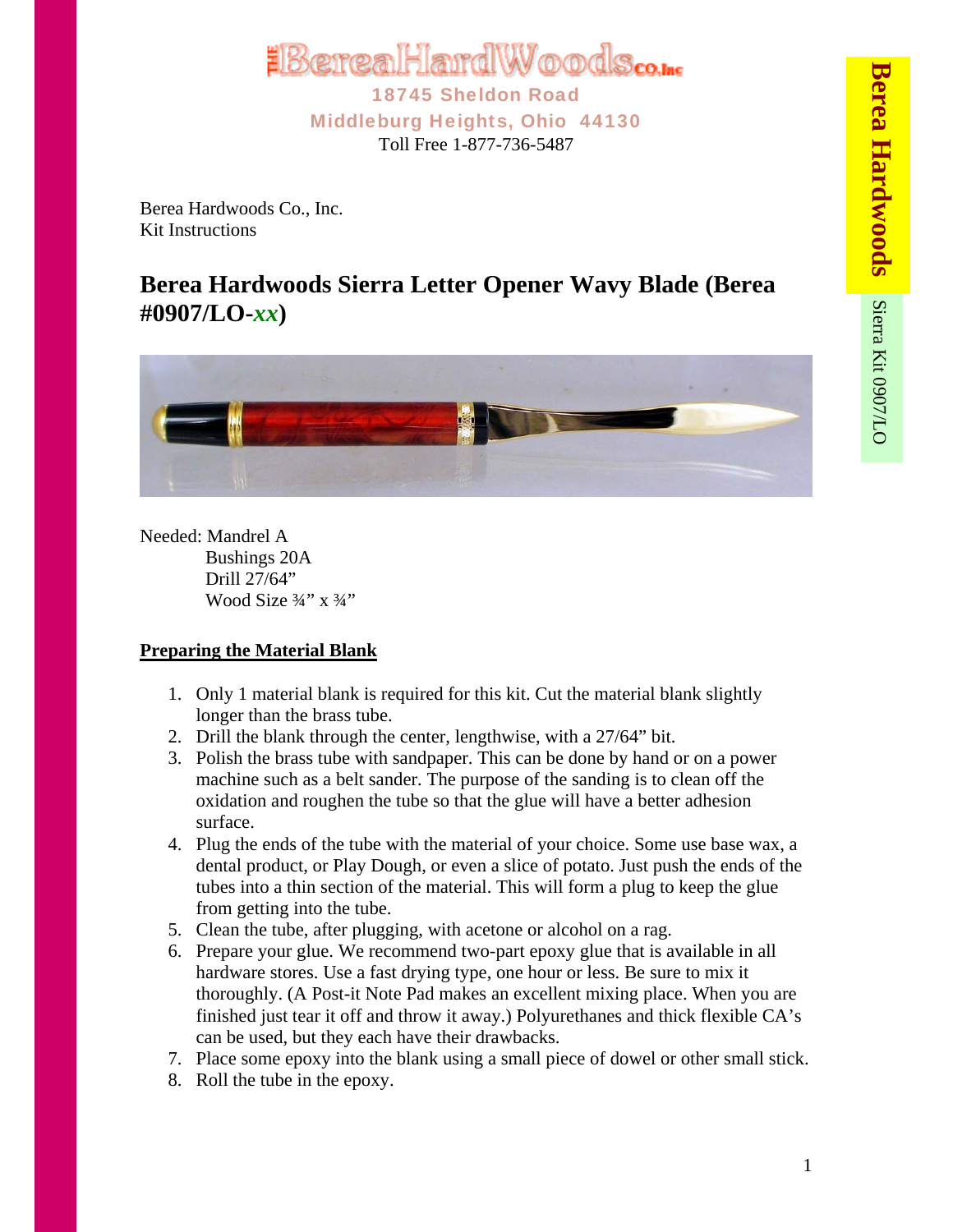- 9. Insert the tube with a twisting motion until it is almost in the material blank. Then use the dowel to push it in until the end is flush with the blank. Use the stick to rake off the excess glue even with the blank and the tube.
- 10. Push the brass tube through the blank until the other end is flush with the blank. Then rake the glue flush with that end. Now push the tube back into the blank until the tube is equidistant between both ends of the blank.
- 11. Move it aside for 60 minutes until the epoxy has had time to reach its maximum strength.
- 12. If you are using CA glue, the wait is only about 60 seconds. When using polyurethane the wait will be about 24 hours.
- 13. When the glue has cured use a hobby knife to remove the plugs from the ends. It is also a good idea to clean the tube with a brass gun cleaning brush to remove any glue that may have gotten into the tubes.
- 14. Not cleaning out all glue from the tubes is the most common cause of kit failure. BE CERTAIN that all dried glue is removed from inside the tubes before proceeding.
- 15. Using a barrel trimmer of the proper size, face off the ends of the blanks until you can just see the bright brass end of the tube. STOP facing at this point. Your kit's proper operation is dependent on having the proper length tubes. This facing operation can also be done with the proper jig and a disk or belt sander.
- 16. Not having the proper tube length is the #2 cause of kit failure. Sanding, on a disk sander, using a jig to hold the tube square with the disk, is a more sure way of getting the proper length. It should be tried if you have any doubt as to your abilities to square the material with the barrel trimmer.
- 17. Another good method of squaring the ends of the blank is to turn the blank until it is just round. Using a miter gauge to maintain the blank perpendicular to the sanding disk, just touch the ends to the disk. Once the blanks are square and you can see the ends of the tubes brighten, then return the blanks to the mandrel and finish the turning until the desired contour is accomplished.

## **Turning the Material Blanks**



- 1. Assemble the blank on the mandrel using the 20A bushings. Selection of the bushings is easy since they are all the same size. Put any bushing in any position.
- 2. Since there is only 1 blank to place on the mandrel, you will have to place spacers on the mandrel in order to tighten the tube for turning. You can drill a 7mm hole in a piece of wood for a spacer or 7mm bushings make excellent spacers.
- 3. Tighten the tailstock before tightening the blanks on the mandrel. This will center the mandrel first. Then tighten the nut that holds the blanks.
- 4. Turn the blank to the desired contour making sure that the area next to the bushing is turned to the size of the adjacent bushing.
- 5. Now, measure 3/16" from the end that you intend to become the cap end of the letter opener.